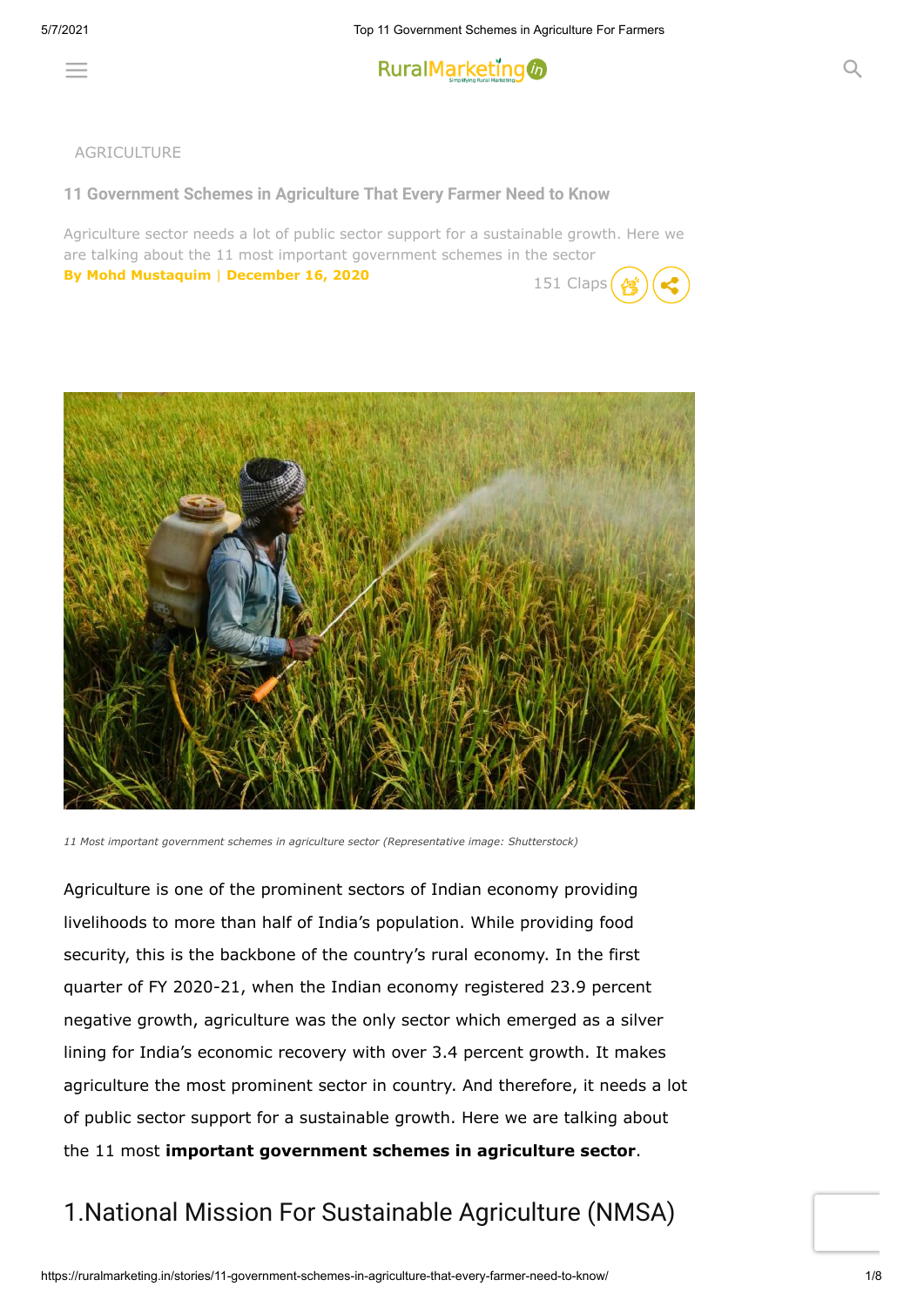## $\equiv$  and the matrix of the matrix  $\sim$  contractive and  $\sim$  contractive and  $\sim$

Sustainable Agriculture (NMSA) in the year 2014-15. To achieve these goals, the mission promotes location specific sustainable and best farming practices; soil conservation and moisture protection measures; soil nutrient management; efficient and sustainable water management practices with mainstreaming rainfed methods.

As a major component of the mission, 'On Farm Water Management' (OFWM) is being implemented with the objective of increasing water use efficiency by promoting modern technologies such as micro irrigation and sustainable water management practices, efficient water consumption, better distribution channels along with secondary storage facilities.

#### 2.Pradhan Mantri Fasal Bima Yojana (PMFBY)

The extreme weather conditions such as droughts, floods and hailstorms cause crop failures and financial loss to the farmers every year. And therefore, to save them from these ill effects, the Government, by merging all previous crop insurance schemes, launched Pradhan Mantri Fasal Bima Yojana (PMFBY) from Kharif 2016 season with the aim to support production in agriculture by providing an affordable crop insurance system.

Central government has made Aadhaar mandatory for availing crop insurance from Kharif 2017 season. The scheme has been restructured with states given option to determine scale of finance at district level as per average yield.

#### 3.Pradhan Mantri Krishi Sinchai Yojana (PMKSY)

The Government of India has structured Pradhan Mantri Krishi Sinchayee [Yojana \(PMKSY\) with the vision to extend the coverage of irrigation and](https://ruralmarketing.in/stories/government-approves-pradhan-mantri-krishi-sinchayee-yojana/) improving water use efficiency in a focused manner. PMKSY focuses end to end solution on source creation, distribution, management, field application and extension activities. The Cabinet Committee on Economic Affairs had approved the irrigation scheme on July 1,, 2015.

The Centre has structured the scheme with merging previous irrigation and water management programmes such as Accelerated Irrigation Benefit Programme (AIBP), Integrated Watershed Management Programme (IWMP)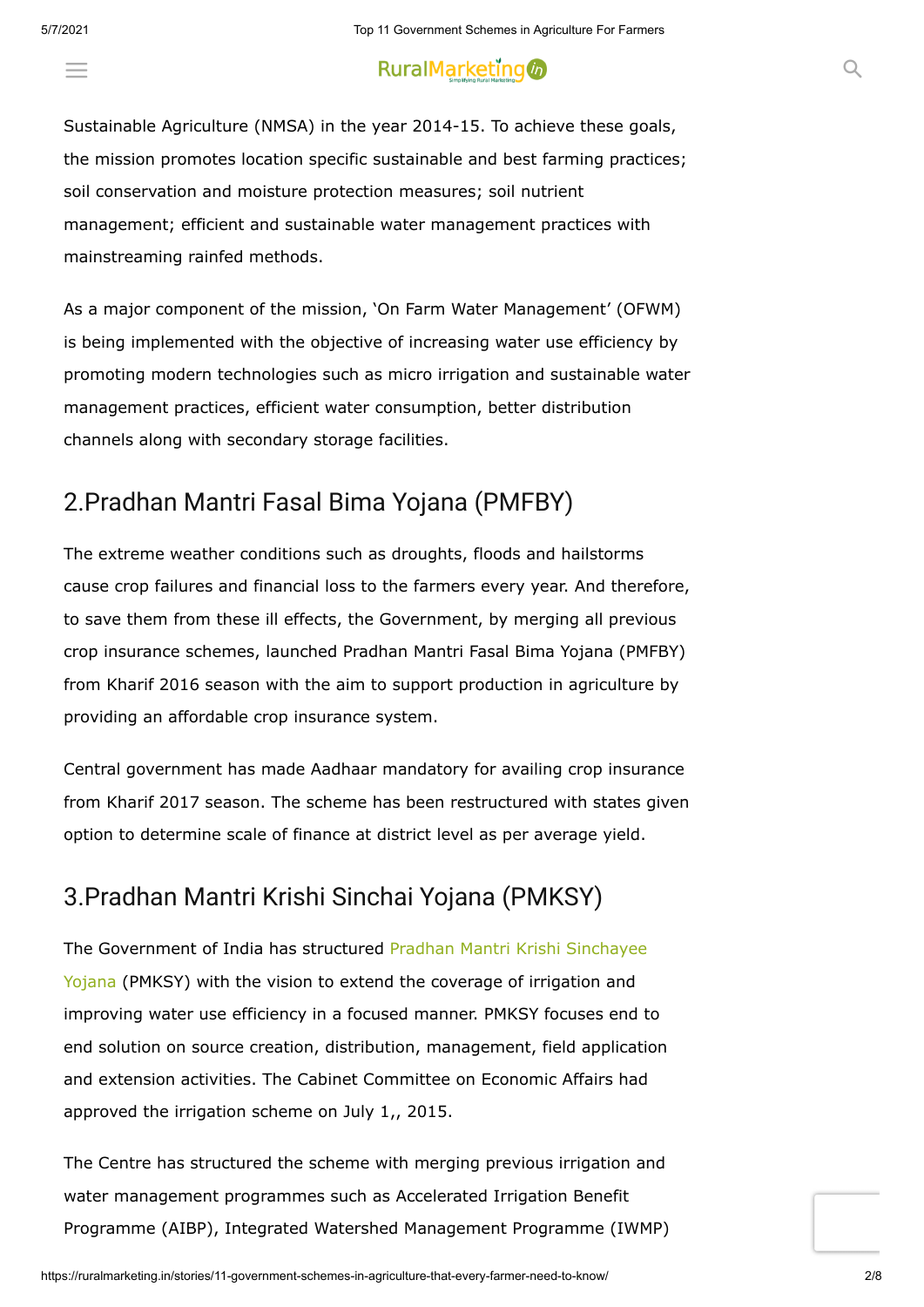### and On Farm Water Management (OFWM) scheme. The Centre has approved

scheme across India.

### 4.Paramparagat Krishi Vikas Yojana (PKVY)

Parampragat Krishi Vikas Yojana (PKVY) is one of the important government schemes which encourages farmers for traditional and organic farming in India. Under the scheme, the Government of India provides a financial assistance to the farmers of Rs 50,000 per hectare every three years for organic inputs, certification, labelling, packaging, transportation and marketing of organic produce. The scheme focuses on reducing the ill effects of overuse of fertilisers and agrochemicals by promoting organic manures, bio-fertilisers and bio-pesticides. It helps improve the soil fertility by improving organic carbon in the soil which results in enhancing moisture holding capacity in the field too.

#### 5. Micro Irrigation Fund scheme

National Bank for Agriculture and Rural Development (NABARD) has created a Micro Irrigation Fund with a corpus of Rs. 5,000 crore implemented from 2019-20. The objective of the fund is to facilitate the states in availing an interest subvented loan for expanding coverage of micro irrigation facilities by taking up special and innovative projects and also for incentivising micro irrigation beyond the provisions available under PMKSY to encourage farmers to install micro irrigation systems.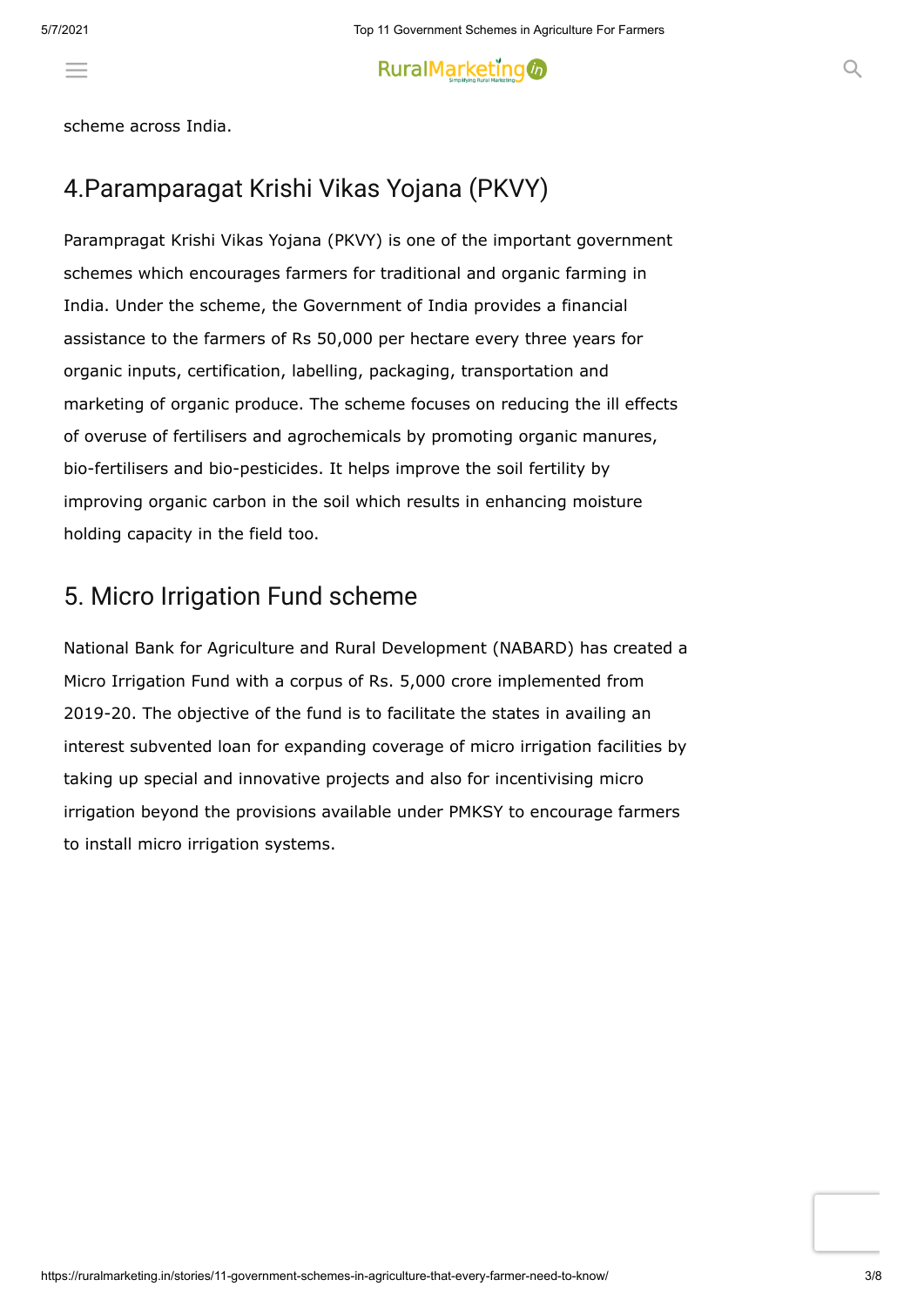



*Sprinkler irrigation in a field (Representative image: Shutterstock)*

## 6. Mission Organic Value Chain Development for North Eastern Region (MOVCDNER)

MOVCDNER aims to develop the certified organic production in a value chain mode to link farmers with consumers and to support the development of entire value chain starting from organic inputs, seeds, certification and creation of facilities for collection, aggregation, processing, marketing and brand building initiatives. The scheme is being implemented in north eastern states Arunachal Pradesh, Assam, Manipur, Meghalaya, Mizoram, Nagaland, Sikkim and Tripura

#### 7. E-NAM

In order connect the existing agricultural mandis on a common online market platform for trading agricultural commodities, Government of India, launched a pan-India portal, e-National Agriculture Market (eNAM) on April 14, 2016.

So far, e-NAM has connected nearly 1,000 mandis in 18 states and three union territories. Implemented by Small Farmers Agribusiness Consortium (SFAC), eNAM aims at reducing transaction costs, bridging information asymmetries, and helping expansion of market access for farmers and other stakeholders. Since the implementation, e-NAM has registered a user base of 1.66 crore farmers, 1.31 lakh traders, 73,151 commission agents and 1,012 farmer producer organisation (FPOs).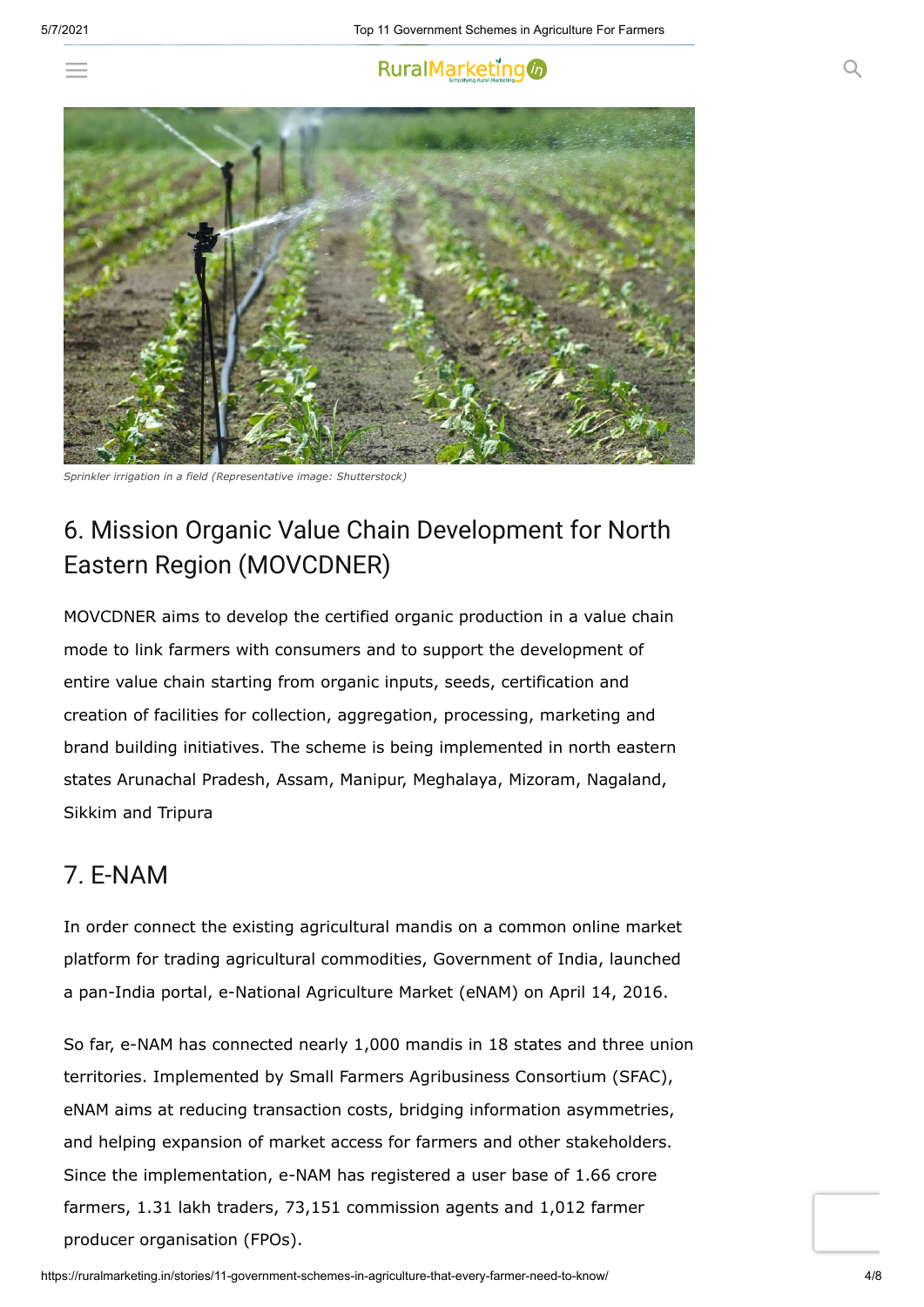#### RuralMarketing to the contract of the contract of the contract of the contract of the contract of the contract of the contract of the contract of the contract of the contract of the contract of the contract of the contract

In a bid to provide adequate and timely credit to the farmers for their agricultural expenditures, the Central government had launched Kisan Credit Card (KCC) scheme in the year 1998. Under the scheme, the Government of India provides farm credit at a very subsidised rate of 4 percent per annum. Since 2019, the Centre has extended the benefits of Kisan Credit Card to animal husbandry, dairy and fisheries farmers for their working capital requirement and raising the existing limit of collateral free loan from Rs. 1 lakh to Rs.1.60 lakh.

As part of the Aatmanirbhar Bharat package, the Centre has announced to cover 2.5 crore farmers under KCC scheme with a credit boost of Rs 2 lakh crore through a special drive. As a result, till October 19, 2020, according to the Government of India's data, the package has disbursed Rs. 1.35 lakh crore to 1.5 crore farmers under the scheme.

#### 9. Soil Health Card

 $\equiv$   $\sim$  Kisan Credit Card (KCC)

With an objective of conserving and maintaining soil nutrient and soil fertility, Soil Health Card (SHC) scheme issues soil health cards to the farmers every two years to provide a basis to address nutritional deficiencies in the fields. Under the scheme, soil testing is conducted to analyse the nutrient needs, then crop-wise fertilisers are recommended accordingly. This reduces cultivation cost by application of right fertilisers with right quantity.

In the next five years, the Centre has targeted to cover 400,000 villages under individual farm holding soil sampling and testing, organise 2.5 lakh demonstrations, set up of 250 village level soil testing labs, strengthening 200 soil testing labs and promotion of micro-nutrients in two lakh hectare area.

#### 10. PM Kisan Samman Nidhi Yojana

Lunched on February 24, 2019, [PM Kisan Samman Nidhi Yojana](https://ruralmarketing.in/stories/all-you-need-to-know-about-pm-kisan-samman-nidhi-yojana/) makes transferring of Rs 6,000 per annum directly to the farmers' bank accounts through Direct Benefit Transfer (DBT) in three instalments of Rs 2,000 each. The scheme supplements the financial needs of the small and marginal farmers in buying farm inputs and other agricultural expenses, The scheme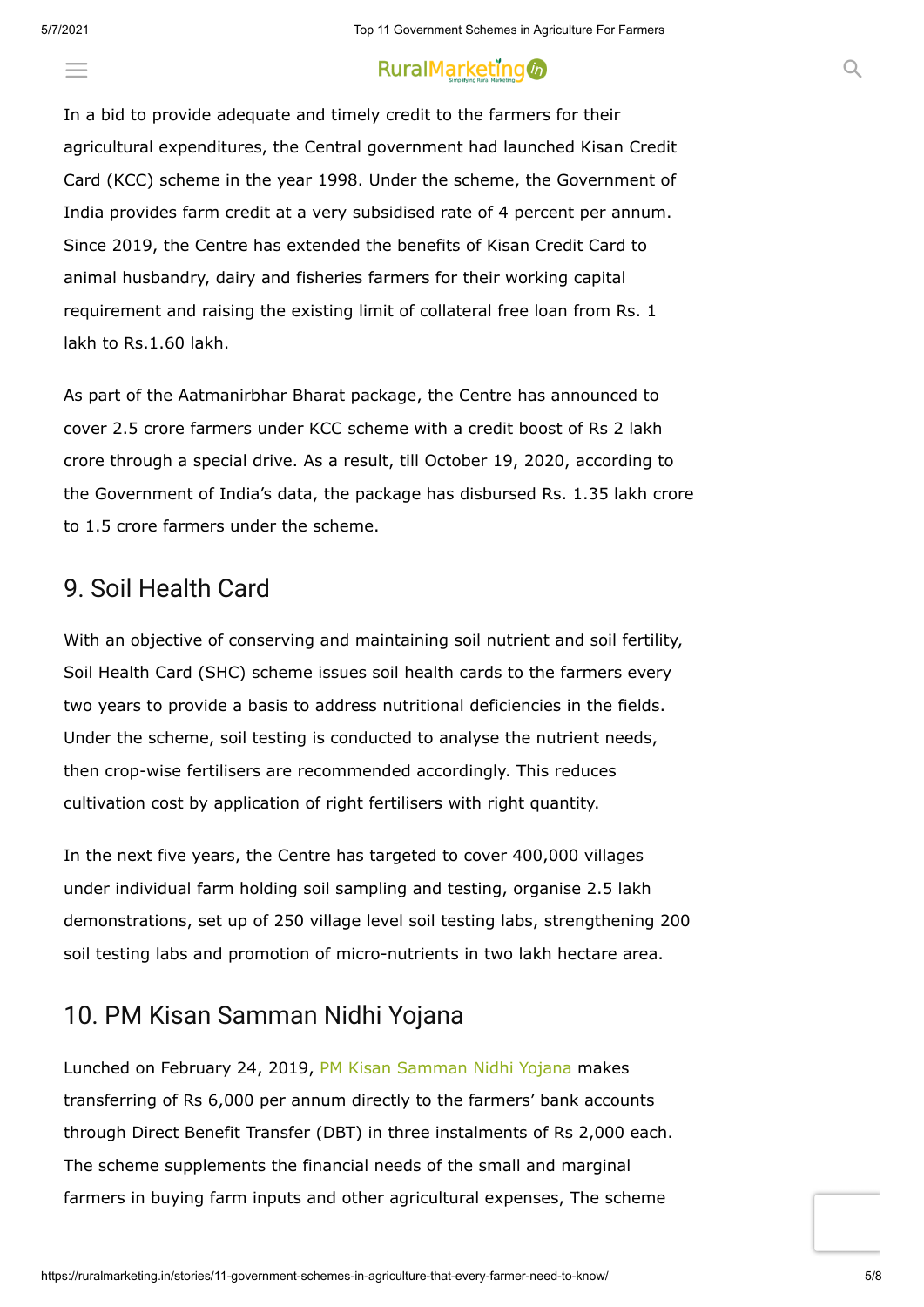### $\equiv$  and the farmers from farmers from farmers from  $\infty$

#### 11.PM-Kusum

In order to reduce the consumption of diesel and electricity for agricultural irrigation, the Cabinet Committee on Economic Affairs (CCEA) approved Pradhan Mantri Kisan Urja Suraksha Evam Utthaan Mahabhiyaan (PM-Kusum) scheme in February 19, 2019. With a total Central financial support of Rs 34,422 crore, [PM Kusum scheme](https://ruralmarketing.in/stories/energy-conservation-everything-you-need-to-know-about-pm-kusum-scheme/) aims to add solar and other renewable capacity of 25,750 MW by 2022.

Under the scheme, Ministry of New and Renewable Energy has targeted to install 10,000 MW of decentralised grid connected renewable power plants of individual plant size up to 2 MW, installation of 20 lakh solar powered agricultural pumps of individual pump capacity up to 7.5 HP and solarisation of 15 lakh grid-connected irrigation pumps of individual capacity up to 7.5 HP.

| Tags:            | Agribusiness     | agriculture             | Agriculture Market E-NAM |                  | Fasal Bima Yojana | Government   |  |  |  |  |
|------------------|------------------|-------------------------|--------------------------|------------------|-------------------|--------------|--|--|--|--|
| Schemes          | Irrigation       | Kisan Credit Card       | Micro Irrigation         | MOVCDNER         | NMSA              | Organic      |  |  |  |  |
| Farming          | PM Kisan         | PM-Kusum                | <b>PMKSY</b><br>PMFBY    | <b>SFAC</b>      | Soil Health Card  | Sprinkler    |  |  |  |  |
| Irrigation       |                  | Sustainable Agriculture | Sustainable Growth       | Water Management |                   | Watershed    |  |  |  |  |
| Management       |                  |                         |                          |                  |                   |              |  |  |  |  |
|                  | -in<br>$(\zeta)$ | $\bowtie$               |                          |                  |                   |              |  |  |  |  |
| Previous article |                  |                         |                          |                  |                   | Next article |  |  |  |  |

[ASSOCHAM calls for resolution, says farmers'](https://ruralmarketing.in/stories/assocham-calls-for-resolution-says-farmers-protests-causing-daily-loss-of-rs-3500-crore/) protests causing daily loss of Rs 3500 crore

[Orient Electric Eyes Rural Markets for Growth in](https://ruralmarketing.in/stories/orient-electric-eyes-rural-markets-for-growth-in-fans-business/) Fans Business





Average rating 4.3 / 5. Vote count: 52

#### **Write a Reply or Comment**

Your email address will not be published. Required fields are marked \*

Comment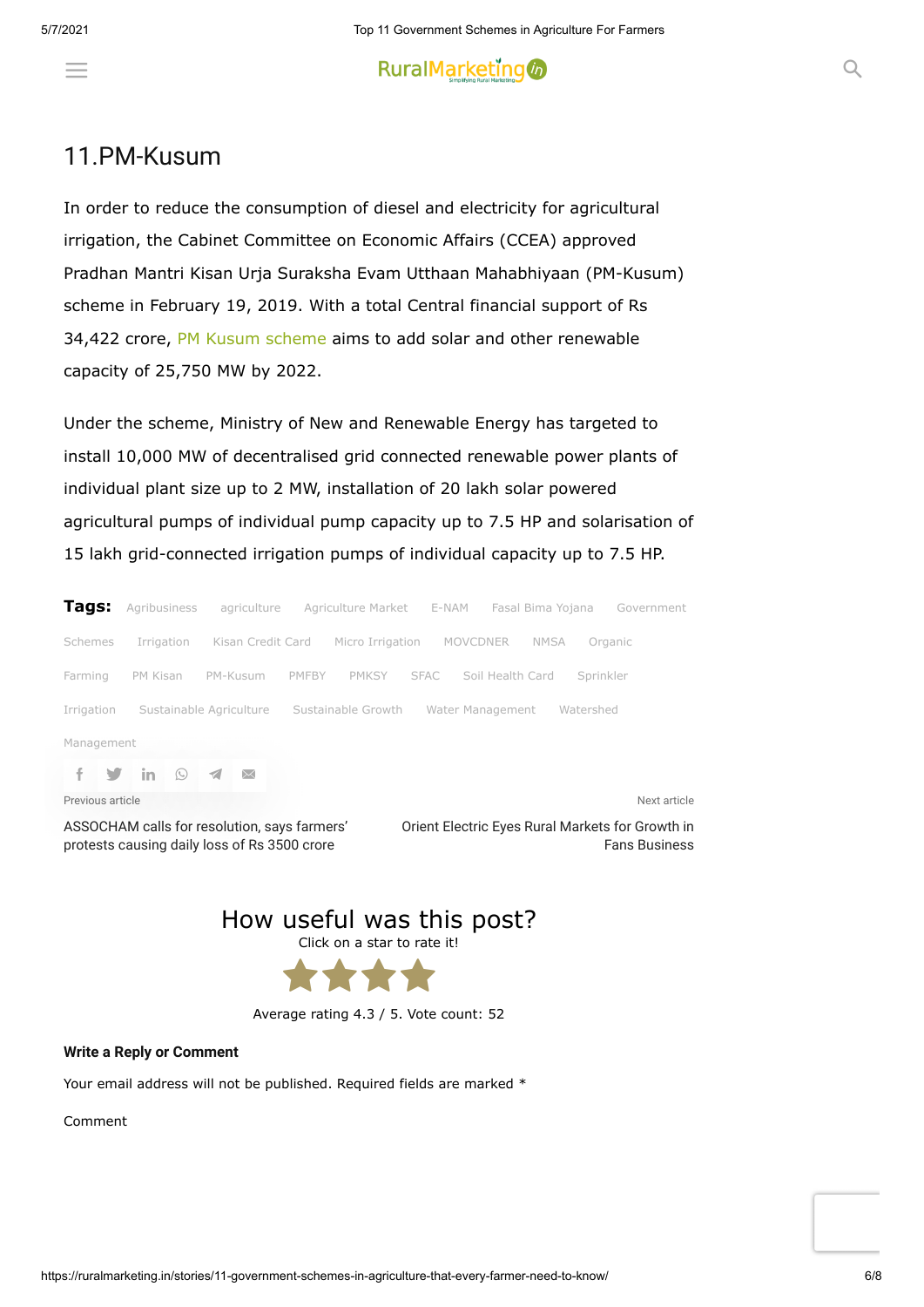

|         |  | / |
|---------|--|---|
| Name *  |  |   |
|         |  |   |
|         |  |   |
| Email * |  |   |
|         |  |   |
| Website |  |   |
|         |  |   |

 $\Box$  Save my name, email, and website in this browser for the next time I comment.

#### **Captcha** \*



Send

# offer Coffee Estates with Clear **Die Sizes & Manage Them Professional**

| <b>Subscribe Our Weekly Newsletter</b> |          |
|----------------------------------------|----------|
| Email                                  | Join Now |
|                                        |          |

 $wn/$ tate e off ear i Man ofes  $f$ ffee

#### **THE CHANGING FACE OF RURAL INDIA**